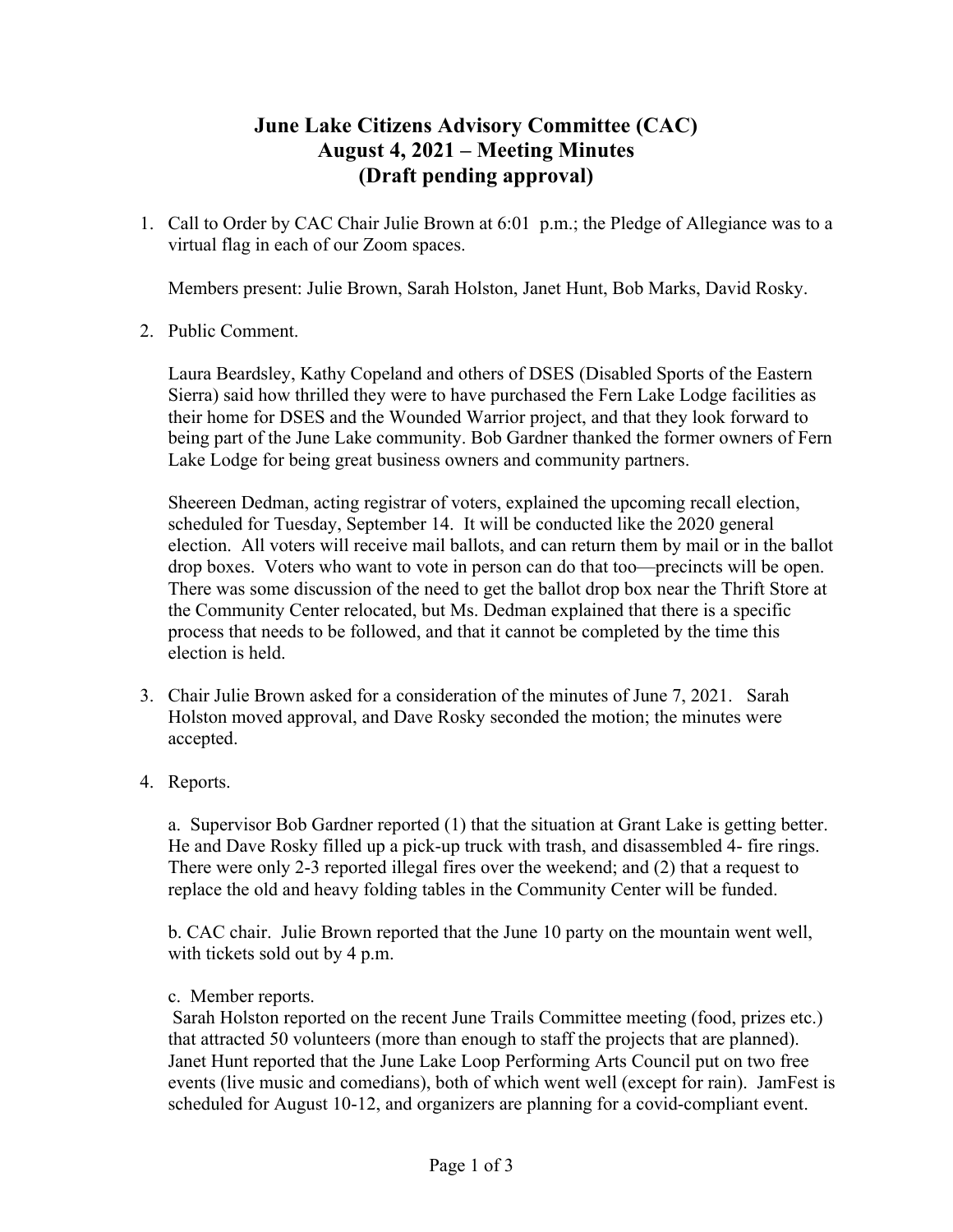## d. Staff reports:

Michael Draper reported (1) that the Planning Commission will hold a public hearing on August 19 regarding extending a use permit to BJM Storage Co. to use one of its vacant lots as a parking lot for seven RVs and/or boats; and (2) that he and other staff are working on getting a request for proposals out for the Sustainable Transportation Report and grant request.

5. Discussion of speed reduction within the Village.

Tony Dublino presented an update. Staff has conducted eight speed surveys on countymaintained roads in the Village (i.e. not on CA 158) to test various speed calming approaches. Average speeds are around 17 mph, and further study is needed to determine which traffic calming strategies will work best. County engineer Paul Roten said these were the first speed studies done in the county since 2013, and that they will be doing studies with real installations (not just signs) to assess both speed and safety issues.

CalTrans official Lianne Talbot reported on the crosswalk issue. Of the locations forwarded to her office for consideration, only one (at Knoll Ave.) meets current regulations because of the handicap access curb ramps. In response to a question, she said CalTrans is open to doing work on the curbs elsewhere where crosswalks are needed. In response to a question about signs for school bus stops, she said that three (with flashing lights) will be installed at Boulder Creek, the post office, and Fern Creek. She said a letter of support from the CAC for these actions would be welcome; two CAC members volunteered to work on that letter and to bring it to the next meeting for action.

6. Discussion of OHV trails and planning between Mammoth Lakes and June Lake.

Joel Rathje, a Town of Mammoth Lakes employee and trails manager for TOML, used slides to present ideas about connecting trails between Shady Rest and June Lake (the idea can be accessed at https://trailnews.mammothtrails.org). He explained the genesis of the idea, and the extensive planning behind it and the steps to be taken, including developing an environmental assessment to be filed with the US Department of Agriculture. He said the planning includes single track trails, motorized trails, and nonmotorized trails.

Much discussion followed. Topics raised included whether the plans included winter planning, impacts on June Lake, the need for staging areas and bathrooms, the funding of the construction and maintenance of the trails and whether fees would be assessed, among other issues. One CAC member objected to the idea that connecting to June Lake would be good, citing the noise, dust, and other objectionable characteristics of OHVs. Mr. Rathje said he was an "objective trails planner," asked for written input, and noted that one possible outcome of the planning process could be "no new trails." He added that Friends of the Inyo thought that connecting single-track trails makes sense. He